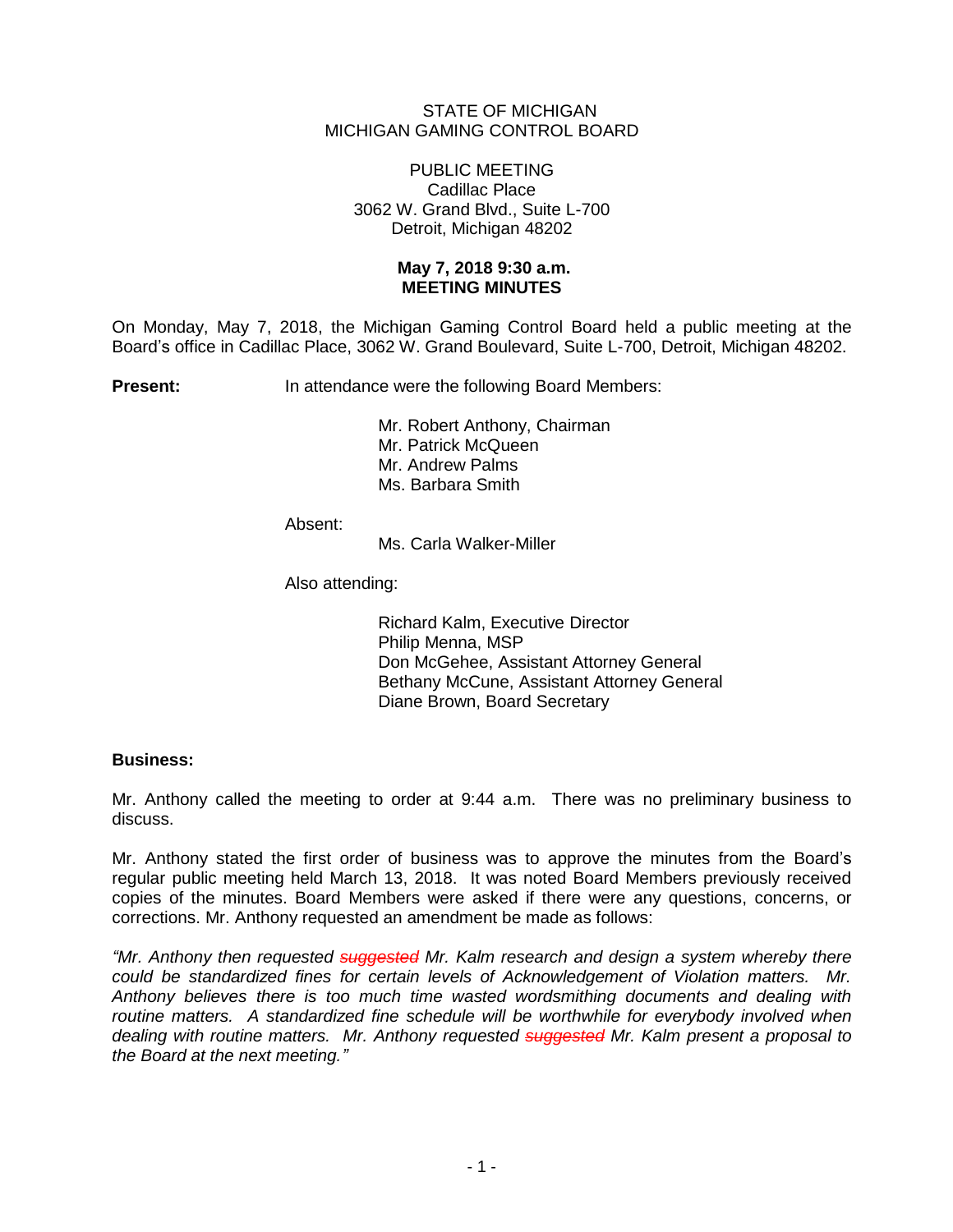A motion was made by Mr. McQueen and supported by Ms. Smith that the Board accept and approve the minutes of the March 13, 2018, regular public meeting with the requested amendment. A voice vote was taken.

Motion carried.

Executive Director Kalm presented his report to the Board stating since the March 2018 meeting four new employees were hired and one employee resigned. MGCB has 138 full-time employees and 11 vacant positions.

Regarding the Board's budget, as of April 30, 2018, total expenditures were \$13,801,804 leaving an unexpended balance of \$17,286,305 in appropriated funding for fiscal year 2018, which includes funds for anticipated expenditures to the Attorney General's Office and the Michigan State Police.

For casino operations, Mr. Kalm reported aggregate revenue for the three Detroit casinos for the month of April 2018 was up 2.5% when compared to April 2017. Revenue was down 10.5% when compared to March 2018. For year-to-date April 30, 2018, the aggregate revenue for the Detroit casinos was up .6% compared to the same period last year.

For the month ending April 30, 2018, MGM revenue was up 3.2% to \$51.2 million, MotorCity was up 3.7% to \$43.7 million, and Greektown was down .5% to \$29.1 million, when compared to the same month last year.

Market shares for April were MGM 41%, MotorCity 35%, and Greektown 24%.

For the month ending April 30, 2018, the three Detroit casinos reported gaming taxes of \$10 million compared to \$9.8 million for the same period last year. The three Detroit casinos reportedly submitting \$14.8 million in wagering taxes and development agreement payments to the City of Detroit during 2018.

For the three-month period ending April 30, 2018, aggregate revenue was up .9% compared to the same three-month period in 2017. Compared to 2017, revenue for all three casinos was MGM up 2.2 percent to \$155.2 million, MotorCity up 2.7% to \$131.3 million, and Greektown down 3.9% to 86.3 million.

Regarding supplier licensing and vendor registration, Mr. Kalm advised the Board that as of April 30, 2018, 695 active vendor exemptions were registered. As of April 30, 2018, 289 casino supplier companies were granted exemption from supplier licensing requirements.

Mr. Kalm reported a total of seven active temporary nongaming-related and three active temporary gaming-related supplier licenses in effect. There are 101 annual supplier licenses in effect.

Regarding occupational licensing, Mr. Kalm advised the Board as of April 30, 2018, the Board's Employee Licensing section issued a total of 2,153 occupational licenses to MGM employees; 1,704 occupational licenses to MotorCity employees; and 1,461 occupational licenses to Greektown employees. In addition, 1,598 employees of various licensed casino suppliers have been granted occupational licenses. Currently, there are 72 temporary occupational licenses outstanding.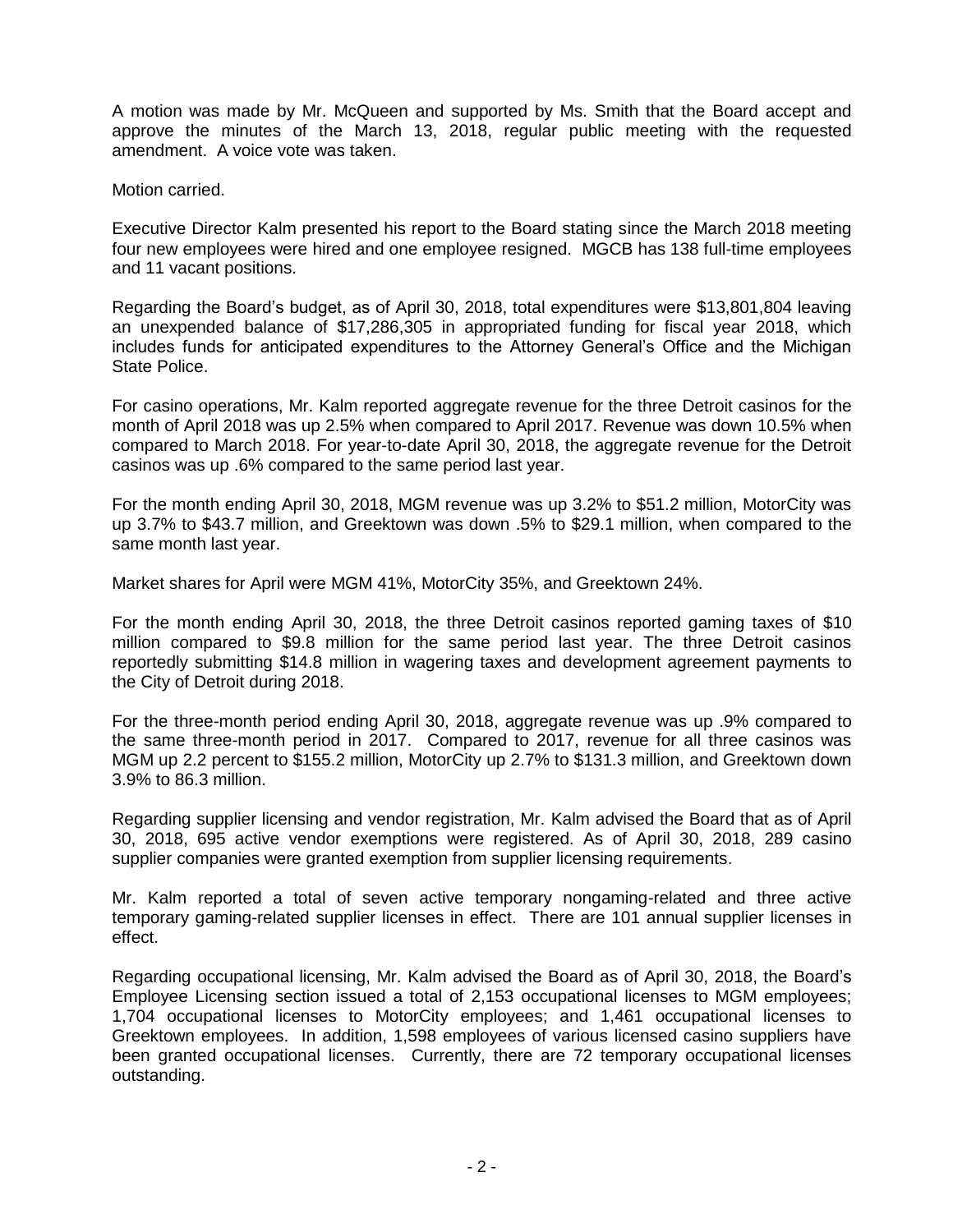Mr. Kalm advised the Board since the March 2018 meeting, the required background investigations of 143 pending Level 1 and Level 2 occupational licenses have been completed. Mr. Kalm previously approved 600 renewal requests and 99 Level 3 requests on behalf of the Board.

Mr. Kalm also reported Michigan State Police (MSP) Board-related activity and staffing update.

Next, the Board considered for approval, the recommendation of the Executive Director and the Licensing & Regulation (sic) Division's Employee Licensing staff regarding the 143 Level 1 and Level 2 occupational license applications.

There being no questions from Board Members, it was moved by Mr. Palms and supported by Mr. McQueen and Ms. Smith that the Board enter an Order accepting and adopting the recommendations of the Executive Director and the Licensing & Regulation (sic) Division for the pending Level 1 and Level 2 occupational license applications. A voice vote was taken.

Motion carried.

The next agenda item was consideration of the Licensing & Investigations Division's recommendations regarding the pending supplier license applications of Concept 3, LLC; Gaming Laboratories International, LLC; MarxModa, Inc.; and Surveillance System Integration, Inc.

There were no questions from Board Members. A motion was made by Mr. McQueen and supported by Mr. Palms that the Board enter Orders finding and concluding the applicants are eligible and suitable for licensure and, accordingly, grant the requests. A voice vote was taken.

Motion carried.

Next agenda item was consideration of the pending supplier license renewal requests of Atlas Wholesale Foods Company with New Key Person David (sic) Charles Van Tiem; Carmela Foods Distributing, Inc. with New Key Persons Francis Ralko III, Paul Anthony Buscemi, and Carmela Vicari Gray; Conti Corporation with New Key Person Joseph Edward Rieger; Everi Payments, Inc.; Gable Sign & Graphics, Inc.; Gaming Partners International USA, d/b/a GPI USA; Gasser Chair Co., Inc.; Halifax Security, Inc., d/b/a North American Video; International Market Place, Inc., d/b/a Fishbones Rhythm Kitchen Café; Konami Gaming, Inc.; Lavdas Enterprises, Inc., d/b/a Lavdas Limousines, Inc.; and Tier One Marketing, LLC.

There being no questions from Board Members, Mr. Palms supported the motion put forth by Ms. Smith that the Board enter Orders finding the mentioned suppliers and their qualifiers eligible and suitable for license renewal and, accordingly, grant the requests for a one-year period. A voice vote was taken.

Motion carried.

The next agenda item was to consider the Licensing & Investigations Division's recommendation regarding the Suitability of New Key Person of supplier licensee Northern Lakes Seafood & Meats LLC, Blake Alexander Groskind. There was no discussion or questions regarding the recommendation, therefore, a motion was made by Mr. Palms and supported by Mr. McQueen to approve the request. A voice vote was taken.

Motion carried.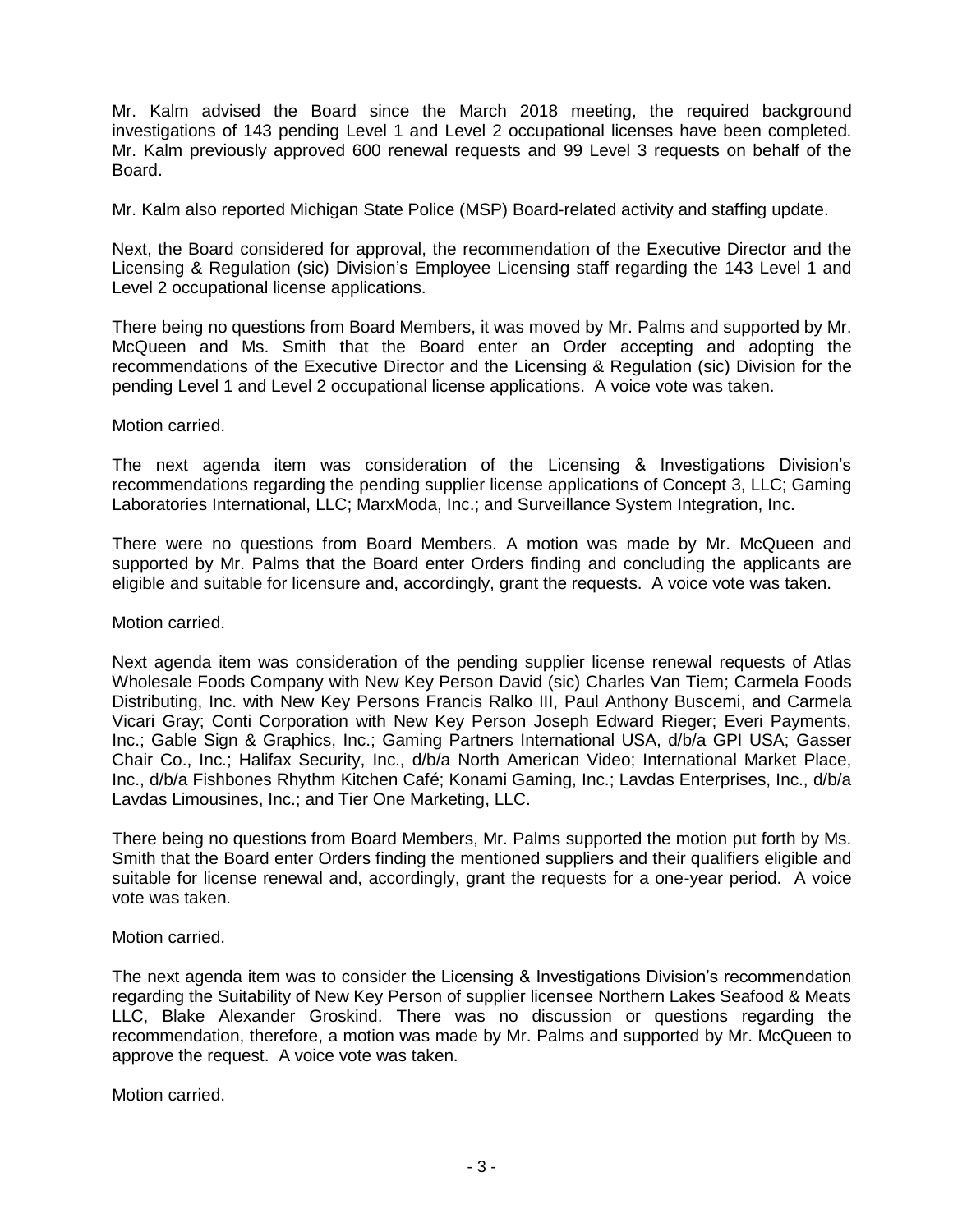Next on the agenda was to consider the Licensing & Investigations Division's recommendation regarding the pending transfers of interest for Carmela Foods Distributing, Inc.; Incredible Technologies, Inc.; Mastercraft FC; and Northern Lakes Seafood & Meats, LLC. There were no questions from Board Members. Mr. McQueen put forth the motion for approval which was supported by Mr. Palms and Ms. Smith. A voice vote was taken.

Motion carried.

The next item on the agenda was to consider the Licensing & Investigations Division's recommendation regarding the withdrawal of the supplier license application of supplier licensee Dumas Construction Services, Inc. There were no questions from Board Members. A motion to approve the withdrawal was made by Ms. Smith and supported by Mr. Palms. A voice vote was taken.

Motion carried.

The next item on the agenda was to consider the Casino Audit & Enforcement Division's recommendation regarding the Acknowledgement of Violation of occupational licensee Brandon Gary. It was noted for the record that neither Mr. Gary nor his representative were present at the meeting. There were no questions from Board Members. A motion to approve the violation was made by Mr. Palms and supported by Ms. Smith. A voice vote was taken.

Motion carried.

Mr. Anthony stated that the research and design on a system for standardized fines for certain levels of Acknowledgement of Violation matters requested at the March 13, 2018 board meeting will be considered at the next meeting.

After the business portion of the meeting concluded, Mr. Anthony asked if there were any members of the public wishing to address the Board. There were none.

Mr. Anthony announced the Board's next regular public meeting would be held Tuesday, July 10, 2018, at 9:30 a.m.

A motion to go into closed session was made by Mr. McQueen and supported by Ms. Smith. A roll call vote was taken.

Motion carried.

Following the closed session, the Board resumed the public meeting for the purpose of approving the March 13, 2018 closed session minutes.

Mr. McQueen put forth the motion for approval which was supported by Mr. Palms. A voice vote was taken.

Motion carried.

Mr. Anthony then asked for a motion to adjourn the public meeting. A motion was made by Mr. Palms and supported by Mr. McQueen. A voice vote was taken.

Motion carried.